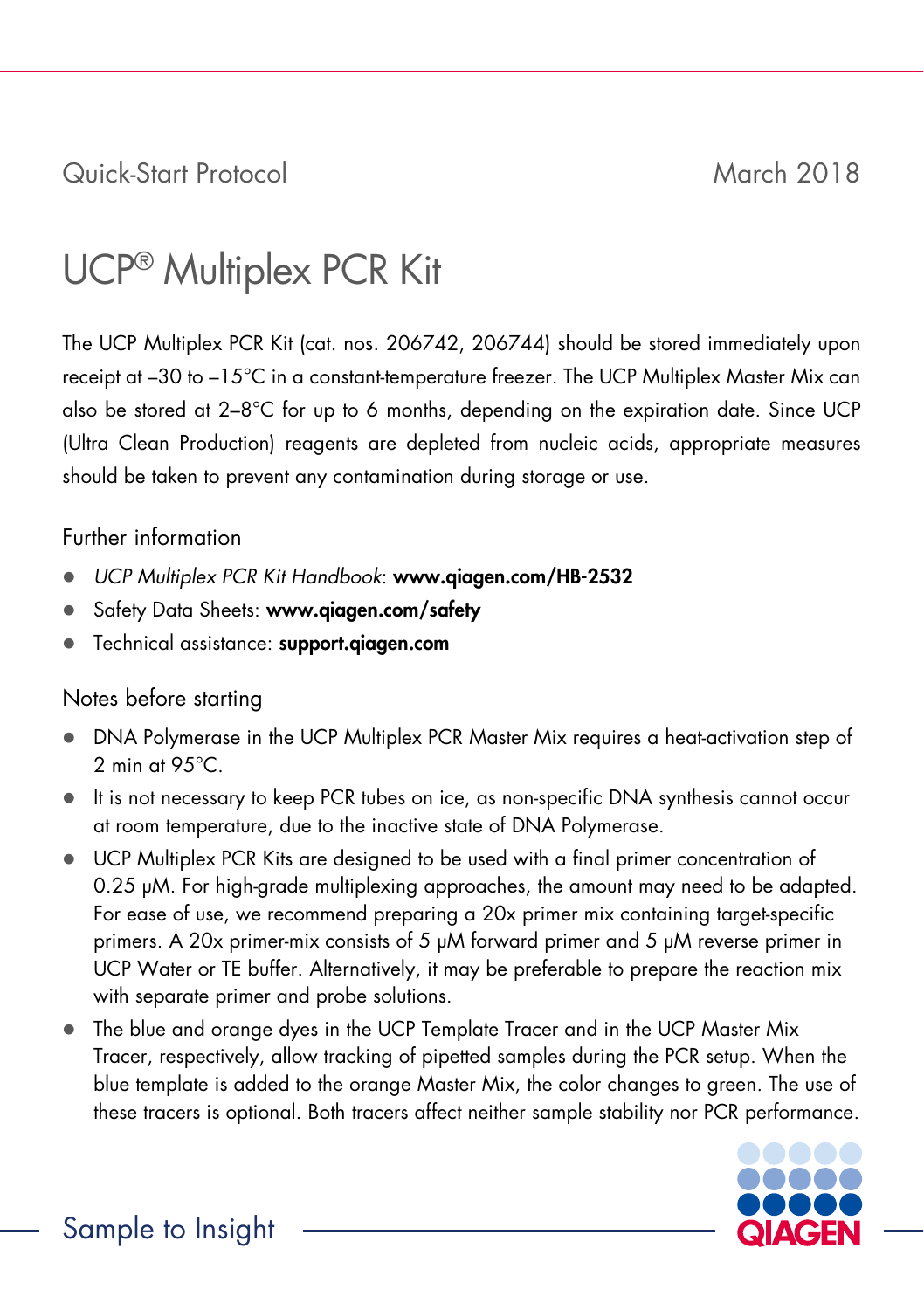- The blue UCP Template Tracer is provided as a 25x concentrate, and should be diluted to obtain a 1x final concentration in the sample[\\*](#page-1-0). To generate a template dilution series, dilute the 25x concentrate (using template and UCP water or respective diluent) to obtain a final concentration of 1x Template Tracer.
- The orange UCP Master Mix Tracer is provided as a 125x concentrate, and can either be added to the reaction setup [\(Table 1\)](#page-2-0) to obtain a 1x final concentration or it can be added directly to the Master Mix vial[†](#page-1-1) for long-term storage.
- Reactions can be loaded onto agarose gels directly after cycling. Each tracer dye allows monitoring of the loading process and efficient tracking during electrophoresis. The dyes run at about 50 bp (orange) and 4000 bp (blue) on a 1% agarose gel.

## Protocol

- 1. Thaw UCP Multiplex PCR Master Mix, template DNA or cDNA, primer solutions, UCP PCR water, UCP Template Tracer (optional) and UCP Master Mix Tracer (optional). Mix thoroughly before use. For multiplex reactions, we recommend to prepare a combined primer mix prior to PCR setup.
- 2. For applications using generic 16S or 18S assays, appropriate measures should be taken to prevent contamination of the Master Mix, or other components, during use. These measures should include, but are not limited to, use of dedicated pipettes and tips on a UV workbench. UV irradiation of surfaces and pipettes should be performed prior to setup. Please refer to standard publications for further details.
- 3. Prepare a reaction mix according to [Table 1.](#page-2-0) The reaction mix contains all the components, besides the template DNA. Prepare a volume of reaction mix 10% greater than required for the total number of reactions to be performed. It is not necessary to keep samples on ice during reaction setup or while programming the cycler.

Note: A negative control (without template) should be included in every experiment.

4. Mix the reaction mix gently but thoroughly, by pipetting up and down a few times, or by vortexing briefly. Dispense into PCR tubes or wells of a PCR plate.

<span id="page-1-1"></span>† Example: Add 4 μl of the UCP Master Mix Tracer (125x) to 1 tube (500μl) UCP Multiplex PCR Master Mix (4x). Since the amount of Master Mix tracer added is very small, the concentration of the Master Mix will not be changed and the UCP Multiplex PCR Master Mix can be used as indicated in the protocol.

<span id="page-1-0"></span><sup>\*</sup> Example: Add 0.2 μl of the blue UCP Template Tracer (25x) to 5 μl sample before use. If pipetting volumes are too small to handle, the Template Tracer can be pre-diluted using DNA-free water. In this example, 2 μl of 1:10 prediluted Template Tracer can be added.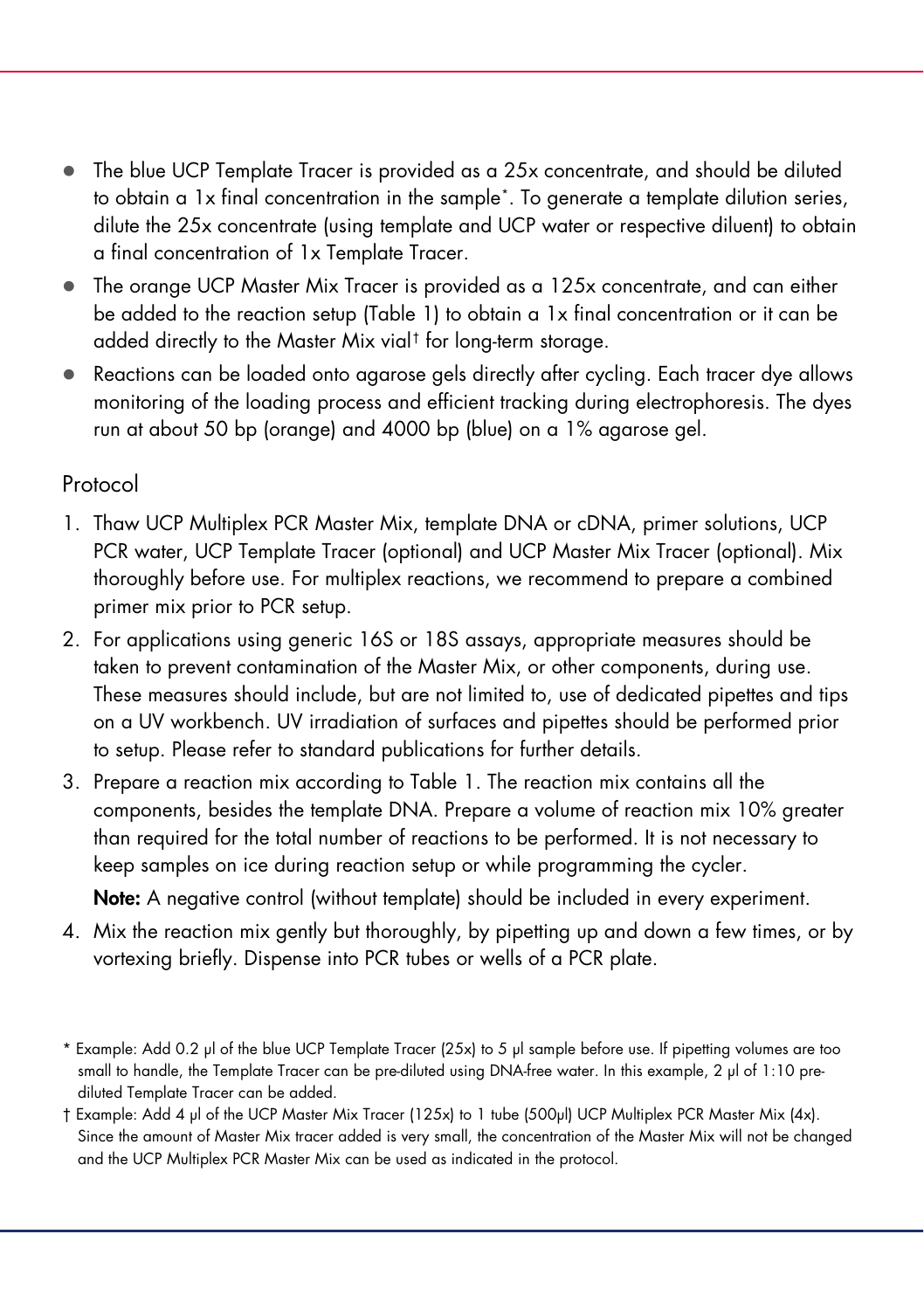| Component                             | Volume/reaction | <b>Final concentration</b>   |
|---------------------------------------|-----------------|------------------------------|
| 4x UCP Multiplex PCR Master Mix       | $5 \mu$         | 1x                           |
| 20x Primer Mix*                       | 1 µl            | $0.25 \mu M$ for each primer |
| <b>UCP</b> water                      | Variable        |                              |
| Optional: UCP Master Mix Tracer, 125x | $0.04$ pl       | $\mathsf{I}\mathsf{x}$       |
| Template DNA (added at step 4)        | Variable        | $0.01$ pg $-1$ µg/reaction   |
| <b>Total reaction volume</b>          | $20 \mu$        |                              |

<span id="page-2-0"></span>Table 1. Reaction setup for UCP Multiplex PCR Master Mix Kit

\* A 20x primer–probe mix consists of 5 μM forward primer and 5 μM reverse primer in TE buffer, or UCP water, for each target. Primers can either be pre-mixed and added simultaneously, or added separately for each target. The primer mix volume needs to be adjusted to achieve a final concentration of 0.25 μM for each primer.

- 5. Add template DNA (1 μg 10 fg per reaction, depending on target abundance and sample type) to each PCR tube. Genomic DNA, cDNA, plasmid DNA, oligonucleotides and other DNA can serve as template. Program the thermal cycler according to the manufacturer's instructions, using the conditions listed in Tables 2 and [3.](#page-3-0)
- 6. Place the PCR tubes or plates in the thermal cycler and start the PCR program. Note: After amplification, samples can be stored at  $-20^{\circ}$ C for longer storage.
- 7. We have evaluated several specialized protocols and particular hints. For details, please refer to the *UCP Multiplex PCR Kit Handbook*.

| <b>Step</b>            | Time            | Temperature     | Comment                                                                                                                                                                                         |
|------------------------|-----------------|-----------------|-------------------------------------------------------------------------------------------------------------------------------------------------------------------------------------------------|
| Initial PCR activation | 2 min           | 95°C            | This heating step activates the DNA Polymerase.                                                                                                                                                 |
| 3-step cycling         |                 |                 |                                                                                                                                                                                                 |
| Denaturation           | 5 <sub>s</sub>  | 95 $°C$         | Do not exceed this temperature.                                                                                                                                                                 |
| Annealing              | 15 <sub>s</sub> | $.55^{\circ}$ C | Approximately 5 $\degree$ C below $T_m$ of primers.                                                                                                                                             |
| Extension              | 30 <sub>s</sub> | $72^{\circ}$ C  | For PCR products up to 1000 bp, an extension time of 30 s is<br>sufficient. For multiplex reactions of more than 10 targets, or low<br>sample amounts, increasing to 60 s/kb may be beneficial. |
| Final extension        | $5 \text{ min}$ | $72^{\circ}$ C  |                                                                                                                                                                                                 |
| Number of cycles       | $<$ 40          |                 | The optimal cycle number depends on the amount of template and<br>the abundance of the target.                                                                                                  |

Table 2. UCP Multiplex PCR Kit cycling conditions for multiplex reactions